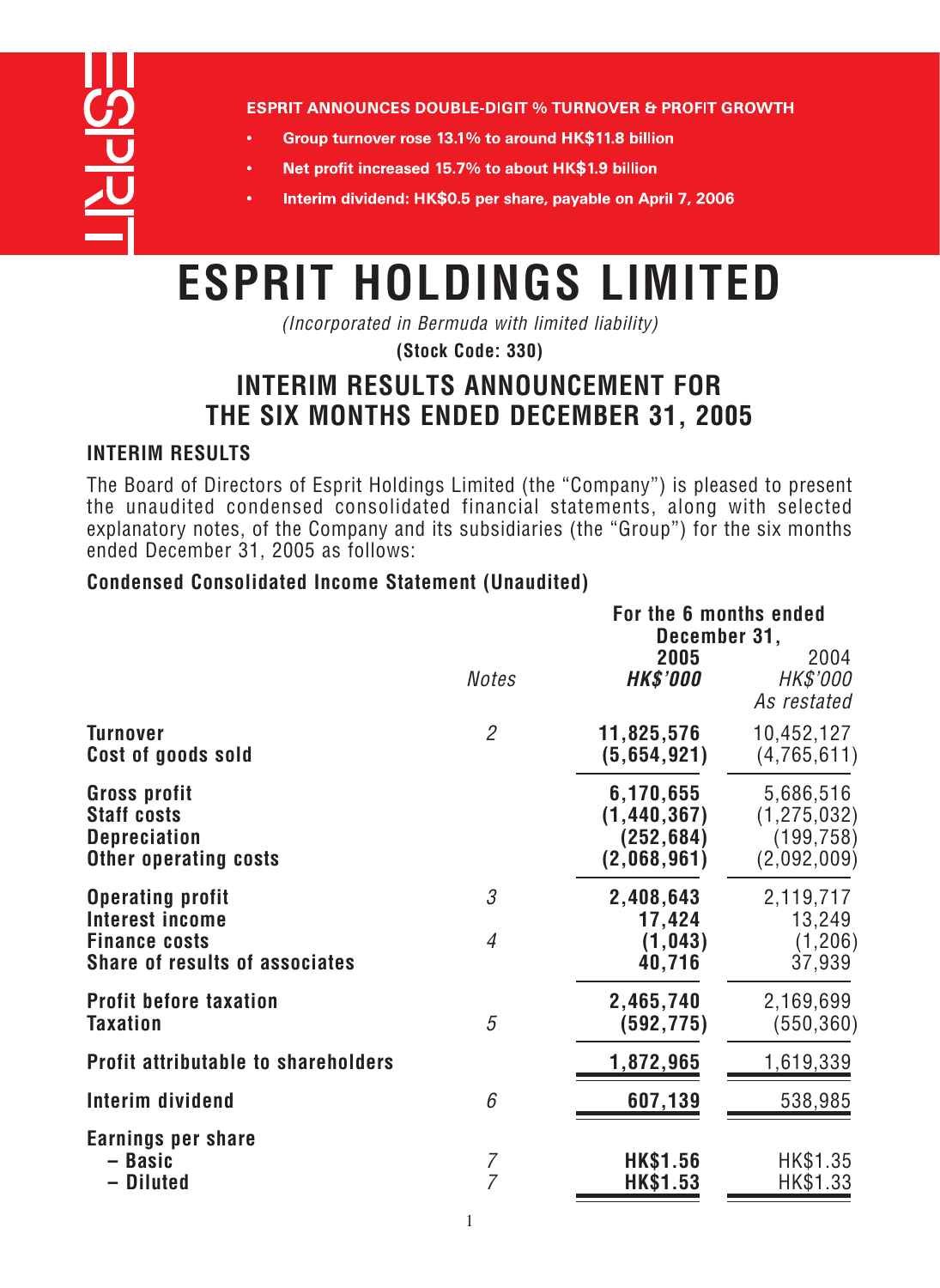# **Condensed Consolidated Balance Sheet**

|                                                                                                                                                                                    |              | <b>Unaudited</b><br>December 31,<br>2005                              | Audited<br><b>June 30,</b><br>2005                                    |
|------------------------------------------------------------------------------------------------------------------------------------------------------------------------------------|--------------|-----------------------------------------------------------------------|-----------------------------------------------------------------------|
|                                                                                                                                                                                    | <b>Notes</b> | <b>HK\$'000</b>                                                       | <b>HK\$'000</b>                                                       |
| <b>Non-current assets</b><br>Intangible assets<br>Property, plant and equipment<br>Other investments<br>Investments in associates<br>Prepaid lease payments<br>Deferred tax assets | 8            | 1,997,911<br>2,274,981<br>7,846<br>224,107<br>182,120<br>272,968      | 2,009,028<br>2,052,993<br>7,846<br>181,781<br>184,419<br>204,982      |
|                                                                                                                                                                                    |              | 4,959,933                                                             | 4,641,049                                                             |
| <b>Current assets</b><br>Inventories<br>Debtors, deposits and prepayments<br>Amounts due from associates<br>Short-term bank deposits<br>Bank balances and cash                     | 9            | 1,569,435<br>2,653,013<br>52,961<br>542,328<br>1,004,725<br>5,822,462 | 1,386,788<br>2,238,316<br>39,033<br>124,688<br>1,603,963<br>5,392,788 |
| <b>Current liabilities</b><br>Creditors and accrued charges<br><b>Taxation</b>                                                                                                     | 10           | 2,279,023<br>934,704                                                  | 2,162,682<br>501,714                                                  |
|                                                                                                                                                                                    |              | 3,213,727                                                             | 2,664,396                                                             |
| <b>Net current assets</b>                                                                                                                                                          |              | 2,608,735                                                             | 2,728,392                                                             |
| <b>Total assets less current liabilities</b>                                                                                                                                       |              | 7,568,668                                                             | 7,369,441                                                             |
| Financed by:                                                                                                                                                                       |              |                                                                       |                                                                       |
| <b>Share capital</b><br><b>Reserves</b>                                                                                                                                            | 11           | 121,010<br>7,125,260                                                  | 119,943<br>6,919,209                                                  |
| <b>Shareholders' funds</b><br><b>Deferred tax liabilities</b>                                                                                                                      |              | 7,246,270<br>322,398                                                  | 7,039,152<br>330,289                                                  |
|                                                                                                                                                                                    |              | 7,568,668                                                             | 7,369,441                                                             |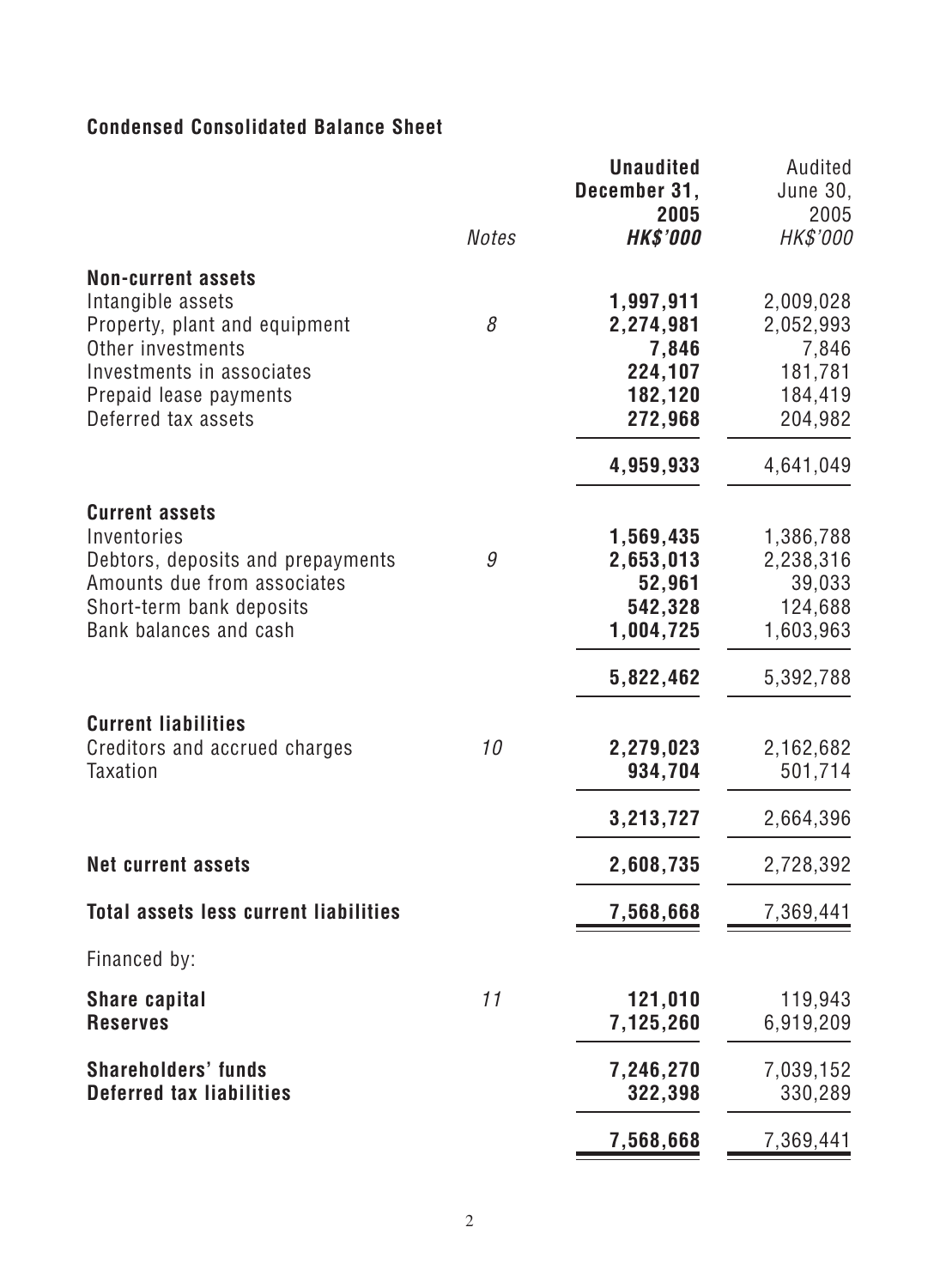# **Notes to the Financial Statements**

#### **1. Basis of preparation**

*These unaudited condensed consolidated financial statements ("interim financial report") are prepared in accordance with the International Accounting Standard 34 "Interim Financial Reporting" issued by the International Accounting Standards Board and Appendix 16 of the Rules Governing the Listing of Securities on The Stock Exchange of Hong Kong Limited (the "Listing Rules").*

*This interim financial report should be read in conjunction with the annual financial statements for the year ended June 30, 2005. The accounting policies and methods of computation used in the preparation of these interim financial report are consistent with those used in the annual financial statements for the year ended June 30, 2005, except for the change in accounting policy made thereafter in adopting International Financial Reporting Standard ("IFRS") 2 "Share-based Payment", which is effective for the Group's annual accounting period commencing July 1, 2005.*

*In prior years, no employee benefit cost or obligation was recognized when employees (which term includes directors) were granted share options by the Group over shares in the Company. When the share options were exercised, equity was increased by the amount of the proceeds received. IFRS 2 requires the Group to measure the fair value of the share options at the date of grant and recognize the amount as an expense over the relevant period of service (normally the vesting period of the options). The fair value of the options granted is estimated by applying an option pricing model, taking into account a number of factors, including the exercise price of the option, the life of the option, the market price of the underlying shares, the expected volatility of the share price and the risk-free interest rate for the life of the option. Following the adoption of IFRS 2, the Group recognizes the fair value of share options granted to employees as an expense in the consolidated income statement and a corresponding increase in an employee sharebased compensation reserve within equity. Pursuant to the transitional provisions of IFRS 2, expenses relating to share options granted after November 7, 2002 which were not vested on July 1, 2005 were charged retrospectively to the consolidated income statements of the respective financial period. If an employee chooses to exercise the options, the employee share-based compensation reserve together with the exercise price paid by the employee are transferred to share capital and share premium. If the option lapses unexercised, the employee share-based compensation reserve is transferred directly to retained profits.*

*The effect of the adoption of IFRS 2 on the consolidated income statement for the period is as follows:*

|                                                           | For the 6 months ended<br>December 31, |                  |
|-----------------------------------------------------------|----------------------------------------|------------------|
| Decrease in profit and earnings per share                 | 2005<br><b>HK\$'000</b>                | 2004<br>HK\$'000 |
| Profit attributable to shareholders<br>Earnings per share | 70,400                                 | 32,121           |
| - basic and diluted ( $HK$$ per share)                    | 0.06                                   | 0.03             |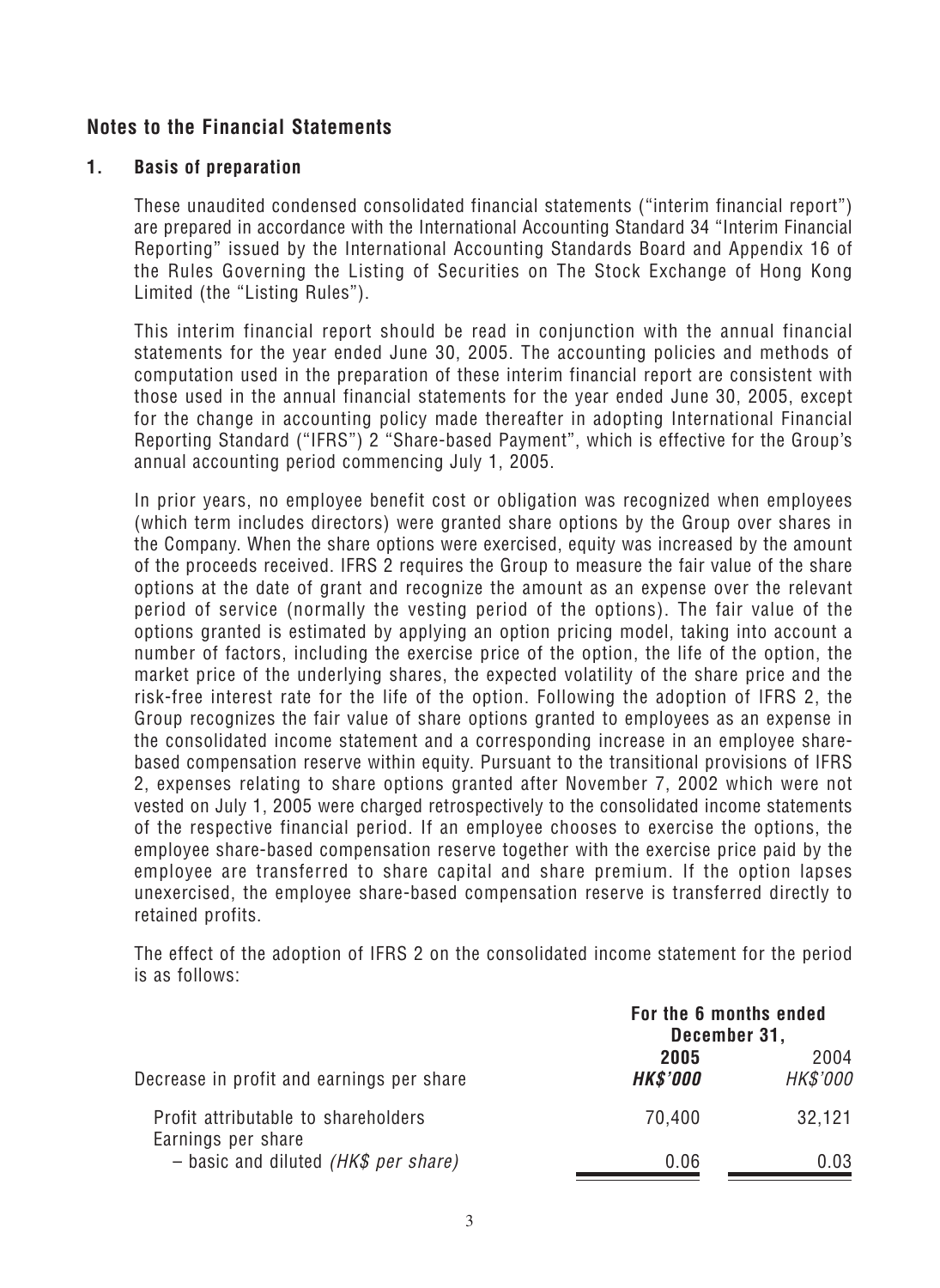*The effect of the adoption of IFRS 2 on the equity as at December 31, 2005 and June 30, 2005 is as follows:*

|                                           | December 31,    | June 30,   |
|-------------------------------------------|-----------------|------------|
|                                           | 2005            | 2005       |
| Increase/(decrease) in equity             | <b>HK\$'000</b> | HK\$'000   |
| Employee share-based compensation reserve | 203,746         | 174,082    |
| Share premium                             | 40,736          |            |
| Retained profits                          | (244, 482)      | (174, 082) |

*The Group did not early adopt the following amendments to IFRS and International Accounting Standards ("IAS") that have been issued in August and December 2005, which will be effective for annual accounting periods beginning on or after January 1, 2006. The adoption of such amendments will not result in substantial changes to the Group's accounting policies.*

| IFRS 4 (Amendment) | Insurance Contracts - Financial Guarantee Contracts  |
|--------------------|------------------------------------------------------|
| IAS 21 (Amendment) | The Effect of Changes in Foreign Exchange Rates $-$  |
|                    | Net Investment in a Foreign Operation                |
| IAS 39 (Amendment) | Financial Instruments: Recognition and Measurement - |
|                    | Financial Guarantee Contracts                        |

#### **2. Turnover and segment information**

*The Group is principally engaged in the wholesale and retail distribution, licensing of* guality fashion and life-style products under its own internationally known **ESPRT** brand *name, together with Red Earth cosmetics, skin and body care products.*

|                                                          | For the 6 months ended<br>December 31, |                      |
|----------------------------------------------------------|----------------------------------------|----------------------|
|                                                          | 2005                                   | 2004                 |
|                                                          | <b>HK\$'000</b>                        | HK\$'000             |
| Turnover<br>Sales of goods<br>Licensing and other income | 11,729,206<br>96,370                   | 10,354,551<br>97,576 |
|                                                          |                                        |                      |
|                                                          | 11,825,576                             | 10,452,127           |

#### **Primary reporting format – business segments**

*The Group's businesses are managed according to the nature of their operations and the products and services they provide. Each of the Group's business segments represents a strategic business unit that offers products and services which are subject to risks and returns that are different from those of other business segments. Inter-segment transactions are entered into under the normal commercial terms and conditions that would also be available to unrelated third parties. The Group has modified its current global internal management reporting to reflect its updated global brand development cost structure. Accordingly, the Group has revised the basis of business segment reporting. Global brand development costs are now fully reflected within the licensing segment to reflect the ESPRT brand owners' initiative to develop the brand globally both in existing and prospective new markets. Prior year comparatives have been adjusted to conform with the current period presentation.*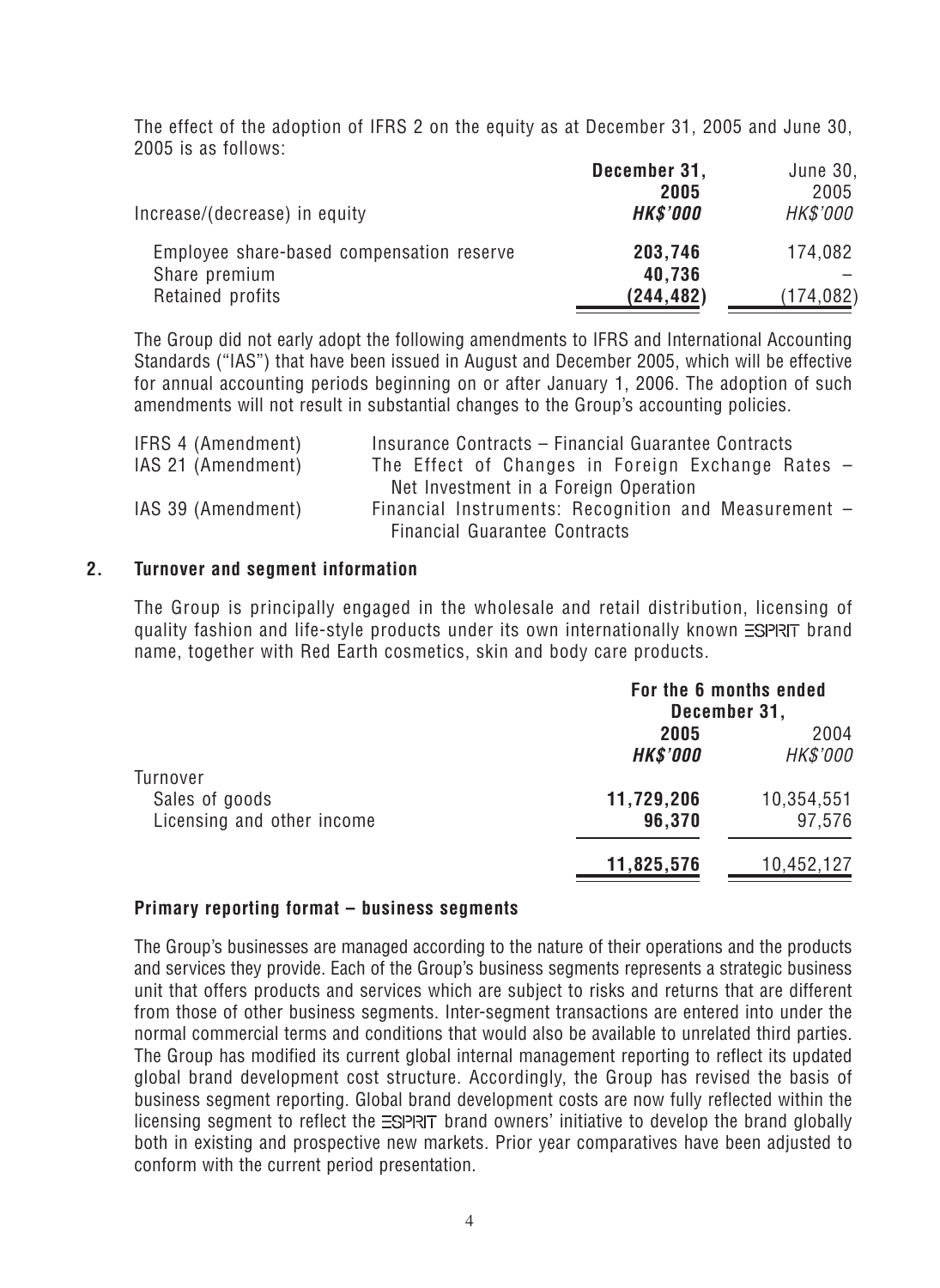|                                                                                                                   | For the 6 months ended December 31, 2005<br>Licensing |                                  |                               |                                                               |                                                        |
|-------------------------------------------------------------------------------------------------------------------|-------------------------------------------------------|----------------------------------|-------------------------------|---------------------------------------------------------------|--------------------------------------------------------|
|                                                                                                                   | <b>Wholesale</b><br><b>HK\$'000</b>                   | <b>Retail</b><br><b>HK\$'000</b> | and others<br><b>HK\$'000</b> | <b>Eliminations</b><br><b>HK\$'000</b>                        | Group<br><b>HK\$'000</b>                               |
| Turnover<br>Inter-segment revenue                                                                                 | 6,880,420                                             | 4,848,786                        | 96,370<br>315,330             | (315, 330)                                                    | 11,825,576                                             |
|                                                                                                                   | 6,880,420                                             | 4,848,786                        | 411,700                       | (315, 330)                                                    | 11,825,576                                             |
| Segment results<br>Unallocated net expenses<br>Interest income<br>Finance costs<br>Share of results of associates | 1,893,796                                             | 549,256                          | 210,423                       | (137, 918)                                                    | 2,515,557<br>(106, 914)<br>17,424<br>(1,043)<br>40,716 |
| Profit before taxation                                                                                            |                                                       |                                  |                               |                                                               | 2,465,740                                              |
| Segment EBIT - ex-inter-segment<br>licensing expense/income (note)                                                | 2,008,346                                             | 592,659                          | 52,470                        | (137, 918)                                                    | 2,515,557                                              |
|                                                                                                                   |                                                       |                                  | Licensing                     | For the 6 months ended December 31, 2004 <i>(As restated)</i> |                                                        |
|                                                                                                                   | Wholesale<br><i>HK\$'000</i>                          | Retail<br>HK\$'000               | & others<br><i>HK\$'000</i>   | Eliminations<br>HK\$'000                                      | Group<br>HK\$'000                                      |
| Turnover<br>Inter-segment revenue                                                                                 | 5,938,913                                             | 4,415,638                        | 97,576<br>251,556             | (251, 556)                                                    | 10,452,127                                             |
|                                                                                                                   | 5,938,913                                             | 4,415,638                        | 349,132                       | (251, 556)                                                    | 10,452,127                                             |
| Segment results<br>Unallocated net expenses<br>Interest income<br>Finance costs<br>Share of results of associates | 1,418,835                                             | 646,763                          | 201,145                       | (30, 170)                                                     | 2,236,573<br>(116, 856)<br>13,249<br>(1,206)<br>37,939 |
| Profit before taxation                                                                                            |                                                       |                                  |                               |                                                               | 2,169,699                                              |
| Segment EBIT - ex-inter-segment<br>licensing expense/income (note)                                                | 1,533,453                                             | 684,085                          | 49,205                        | (30, 170)                                                     | 2,236,573                                              |

*note: Wholesale and retail segments pay intra-group licensing fees to the licensing segment. Should the wholesale and retail segments not be required to pay the intra-group licensing fees to the licensing segment, the segment EBIT ("earnings before interest and taxation, finance costs, share of results of associates and unallocated net income/expenses") of the wholesale and retail segments would have been HK\$2,008,346,000 (2004: HK\$1,533,453,000) and HK\$592,659,000 (2004: HK\$684,085,000) respectively, representing wholesale EBIT margin ("segment EBIT/segment turnover") of 29.2% (2004: 25.8%) and retail EBIT margin of 12.2% (2004: 15.5%).*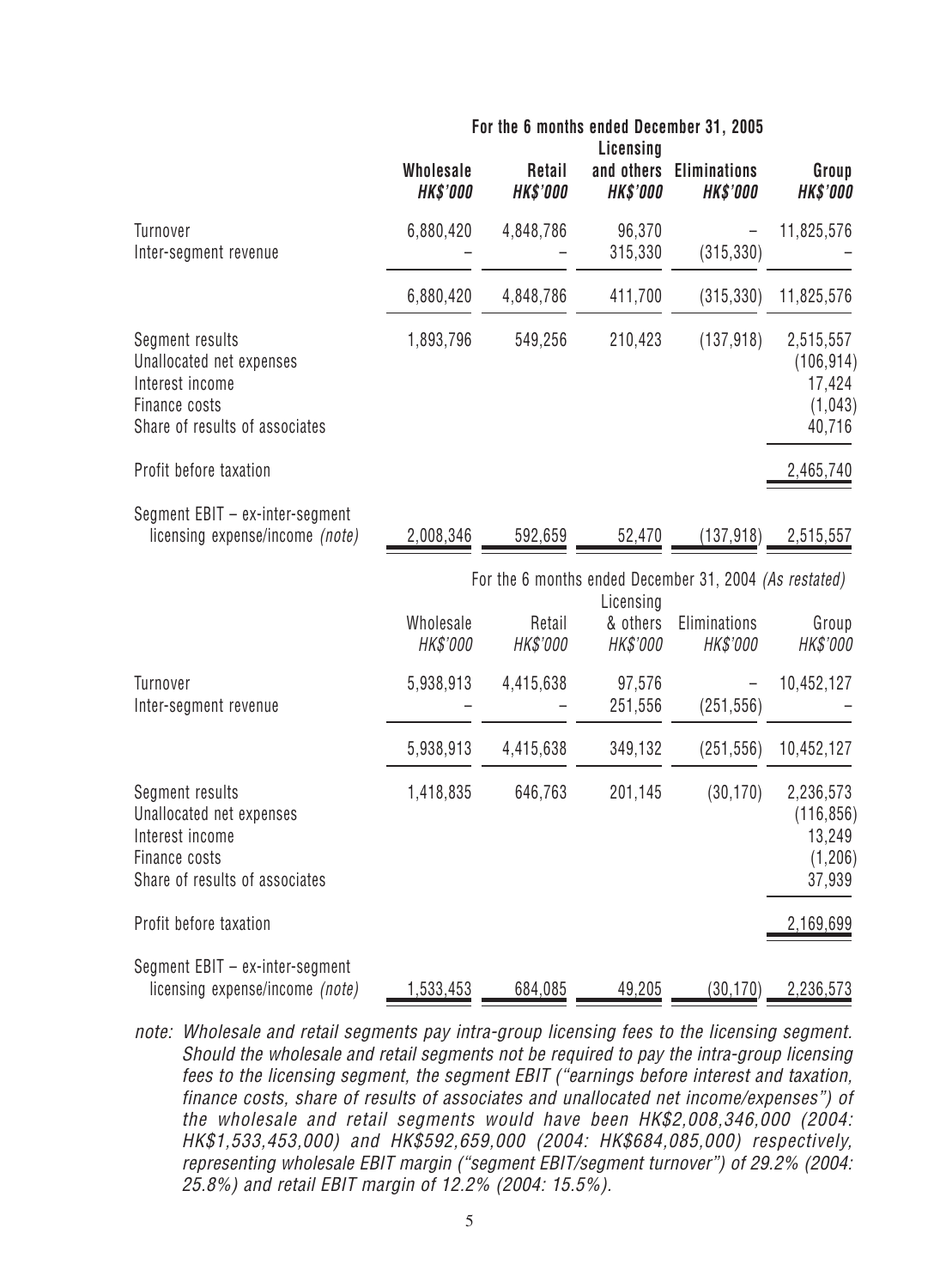# **Secondary reporting format – geographical segments**

**4. Finance costs**

*In determining the Group's geographical segments, turnover is attributed to the segments based on the location of customers.* **For the 6 months ended**

|    |                                                                                                                                                         | For the 6 months ended<br>December 31,<br>2005 | 2004                                       |
|----|---------------------------------------------------------------------------------------------------------------------------------------------------------|------------------------------------------------|--------------------------------------------|
|    |                                                                                                                                                         | <b>HK\$'000</b>                                | HK\$'000                                   |
|    | <b>Turnover</b><br>Europe<br>Asia<br>Australasia<br>North America and others                                                                            | 9,997,458<br>1,133,686<br>357,935<br>336,497   | 8,892,672<br>949,053<br>377,141<br>233,261 |
|    |                                                                                                                                                         | 11,825,576                                     | 10,452,127                                 |
| 3. | <b>Operating profit</b>                                                                                                                                 | For the 6 months ended<br>December 31,<br>2005 | 2004                                       |
|    | Operating profit is arrived at after<br>crediting and charging the following:                                                                           | <b>HK\$'000</b>                                | HK\$'000                                   |
|    | Crediting:                                                                                                                                              |                                                |                                            |
|    | Net exchange gains                                                                                                                                      | 57,416                                         | 27,003                                     |
|    | Charging:                                                                                                                                               |                                                |                                            |
|    | Depreciation<br>Loss on disposal of property, plant and equipment<br>Provision for obsolete stocks and stock write-offs<br>Provision for doubtful debts | 252,684<br>2,231<br>62,998<br>8,227            | 199,758<br>56,849<br>20,257                |
| 4. | <b>Finance costs</b>                                                                                                                                    |                                                |                                            |
|    |                                                                                                                                                         | For the 6 months ended<br>December 31,         |                                            |
|    |                                                                                                                                                         | 2005<br><b>HK\$'000</b>                        | 2004<br>HK\$'000                           |
|    | Interest on bank loans and overdrafts<br>wholly repayable within five years<br>Interest element of finance leases payments                              | 1,043                                          | 1,186<br>20                                |
|    |                                                                                                                                                         | 1,043                                          | 1,206                                      |
|    |                                                                                                                                                         |                                                |                                            |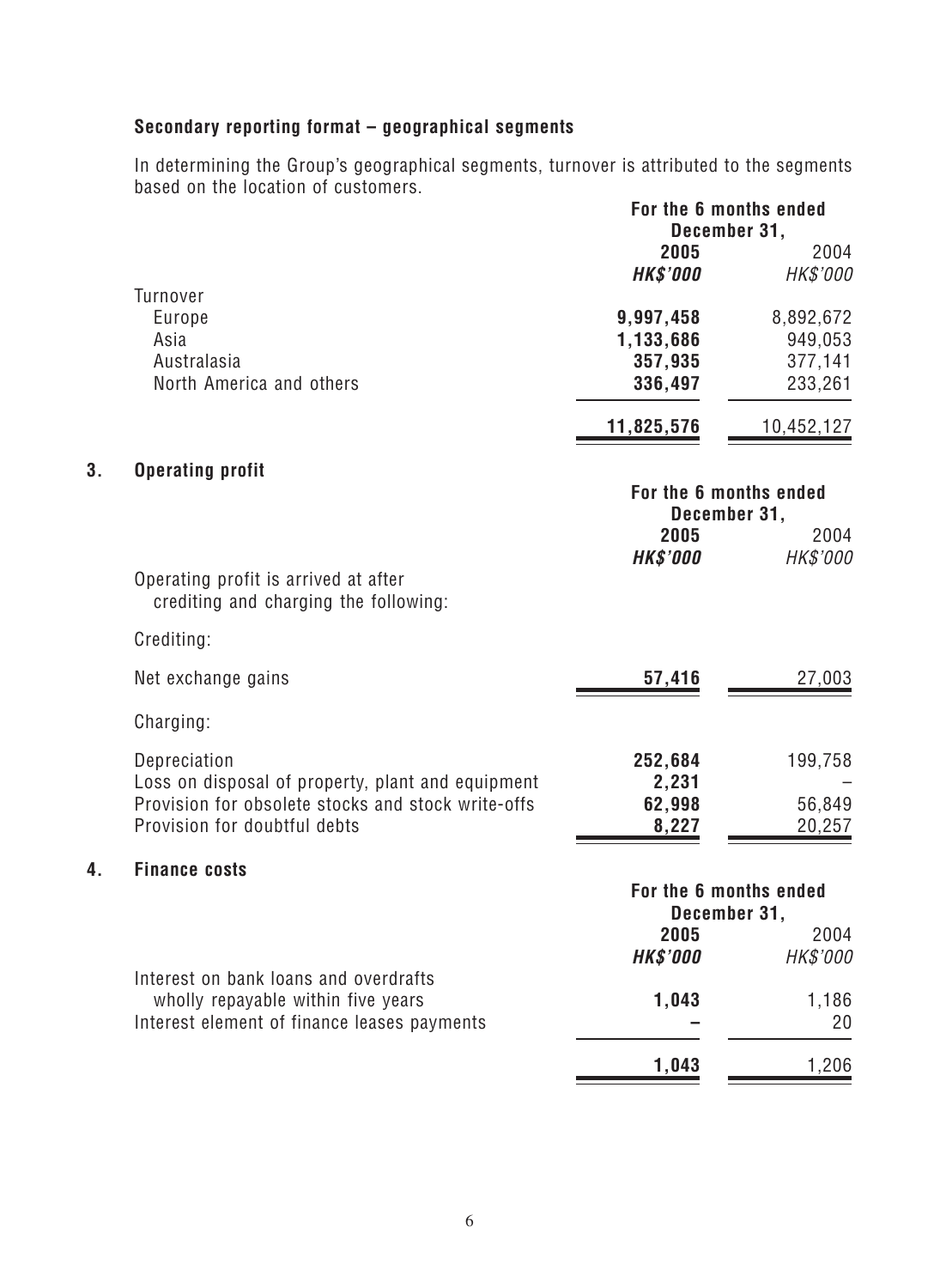#### **5. Taxation**

|                             | For the 6 months ended<br>December 31, |            |
|-----------------------------|----------------------------------------|------------|
|                             | 2005                                   | 2004       |
|                             | <b>HK\$'000</b>                        | HK\$'000   |
| Current tax                 |                                        |            |
| Hong Kong profits tax       | 2,300                                  | 1,200      |
| Overseas taxation           | 669,112                                | 667,053    |
| Overprovision in prior year |                                        | (4,000)    |
|                             | 671,412                                | 664,253    |
| Deferred tax credit         |                                        |            |
| Current period              | (78, 637)                              | (113, 893) |
|                             | 592,775                                | 550,360    |

*Hong Kong profits tax is calculated at 17.5% (2004/2005: 17.5%) of the estimated assessable profit for the period, net of tax losses carried forward, if any.*

*Overseas (outside of Hong Kong) taxation has been calculated on the estimated assessable profit for the period at the rates of taxation prevailing in the countries in which the Group companies operate, net of tax losses carried forward, if any.*

*Share of associates' taxation for the six months ended December 31, 2005 of a net tax credit of HK\$1,291,000 (2004: a net tax charge of HK\$200,000) are included in the consolidated income statement as share of results of associates.*

#### **6. Interim dividend**

|                                                                          | For the 6 months ended<br>December 31, |                  |
|--------------------------------------------------------------------------|----------------------------------------|------------------|
|                                                                          | 2005<br><b>HK\$'000</b>                | 2004<br>HK\$'000 |
| Interim dividend declared of HK\$0.50<br>(2004/2005: HK\$0.45) per share | 607,139                                | 538,985          |

*The amount for the 2005/2006 interim dividend is based on 1,214,278,434 shares (2004/ 2005: 1,197,745,434 shares) in issue on February 22, 2006.*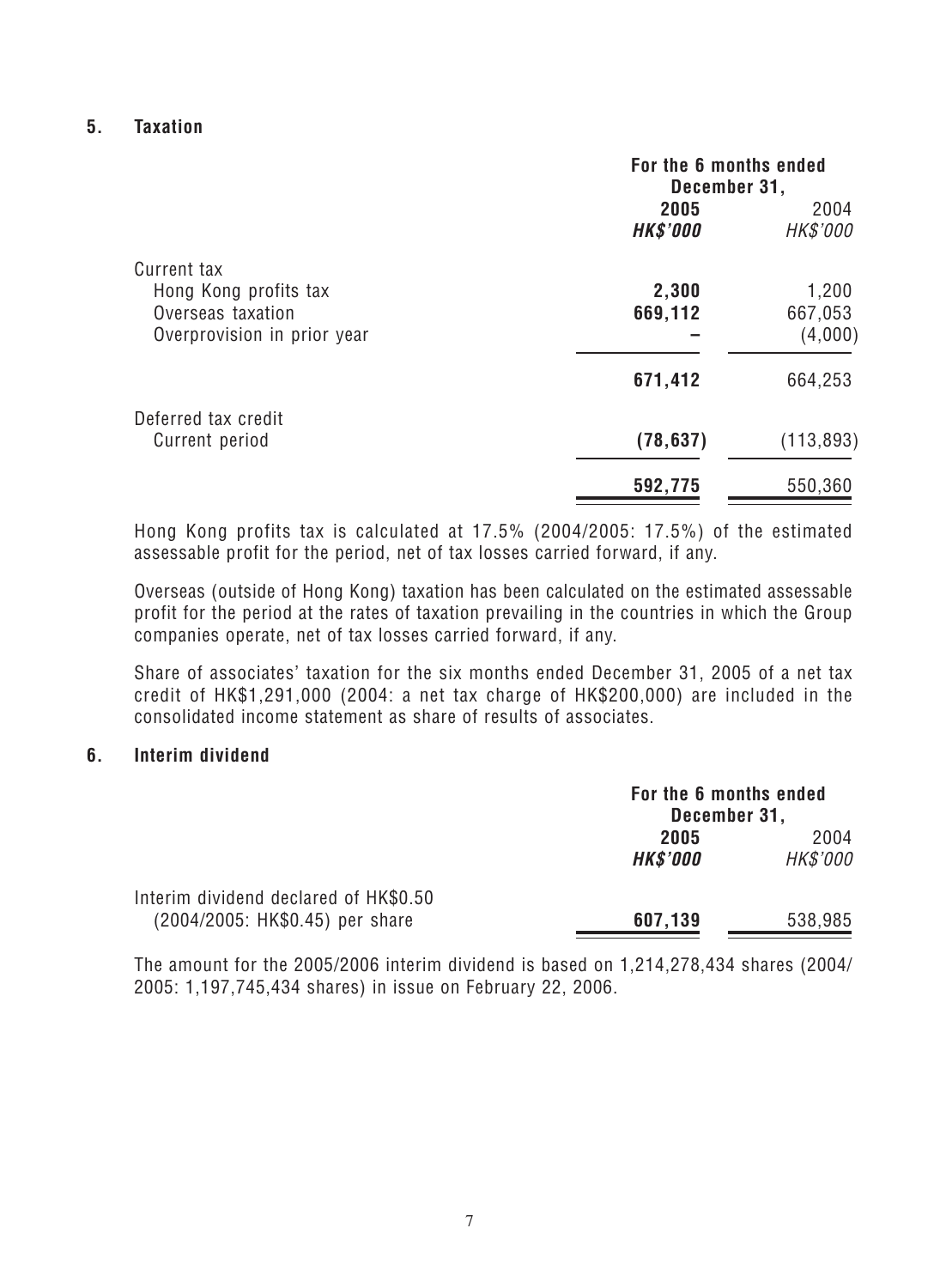## **7. Earnings per share**

#### **Basic**

*Basic earnings per share is calculated by dividing the profit attributable to shareholders by the weighted average number of ordinary shares in issue during the period.*

|                                                                           | For the 6 months ended<br>December 31, |                     |
|---------------------------------------------------------------------------|----------------------------------------|---------------------|
|                                                                           | 2005                                   | 2004<br>As restated |
| Profit attributable to shareholders <i>(HK\$'000)</i>                     | 1,872,965                              | 1,619,339           |
| Weighted average number of ordinary shares<br>in issue <i>(thousands)</i> | 1,201,418                              | 1,194,221           |
| Basic earnings per share (HK\$ per share)                                 | 1.56                                   | 1.35                |

#### **Diluted**

*Diluted earnings per share is calculated based on the profit attributable to shareholders, and the weighted average number of shares in issue during the period after adjusting for the number of dilutive potential ordinary shares granted under the Company's share option scheme.*

|                                                                                                                               | For the 6 months ended<br>December 31, |                     |
|-------------------------------------------------------------------------------------------------------------------------------|----------------------------------------|---------------------|
|                                                                                                                               | 2005                                   | 2004<br>As restated |
| Profit attributable to shareholders <i>(HK\$'000)</i>                                                                         | 1,872,965                              | 1,619,339           |
| Weighted average number of ordinary shares<br>in issue <i>(thousands)</i><br>Adjustments for share options <i>(thousands)</i> | 1,201,418<br>23,596                    | 1,194,221<br>19,376 |
| Weighted average number of ordinary shares for<br>diluted earnings per share <i>(thousands)</i>                               | 1,225,014                              | 1,213,597           |
| Diluted earnings per share (HK\$ per share)                                                                                   | 1.53                                   | 1.33                |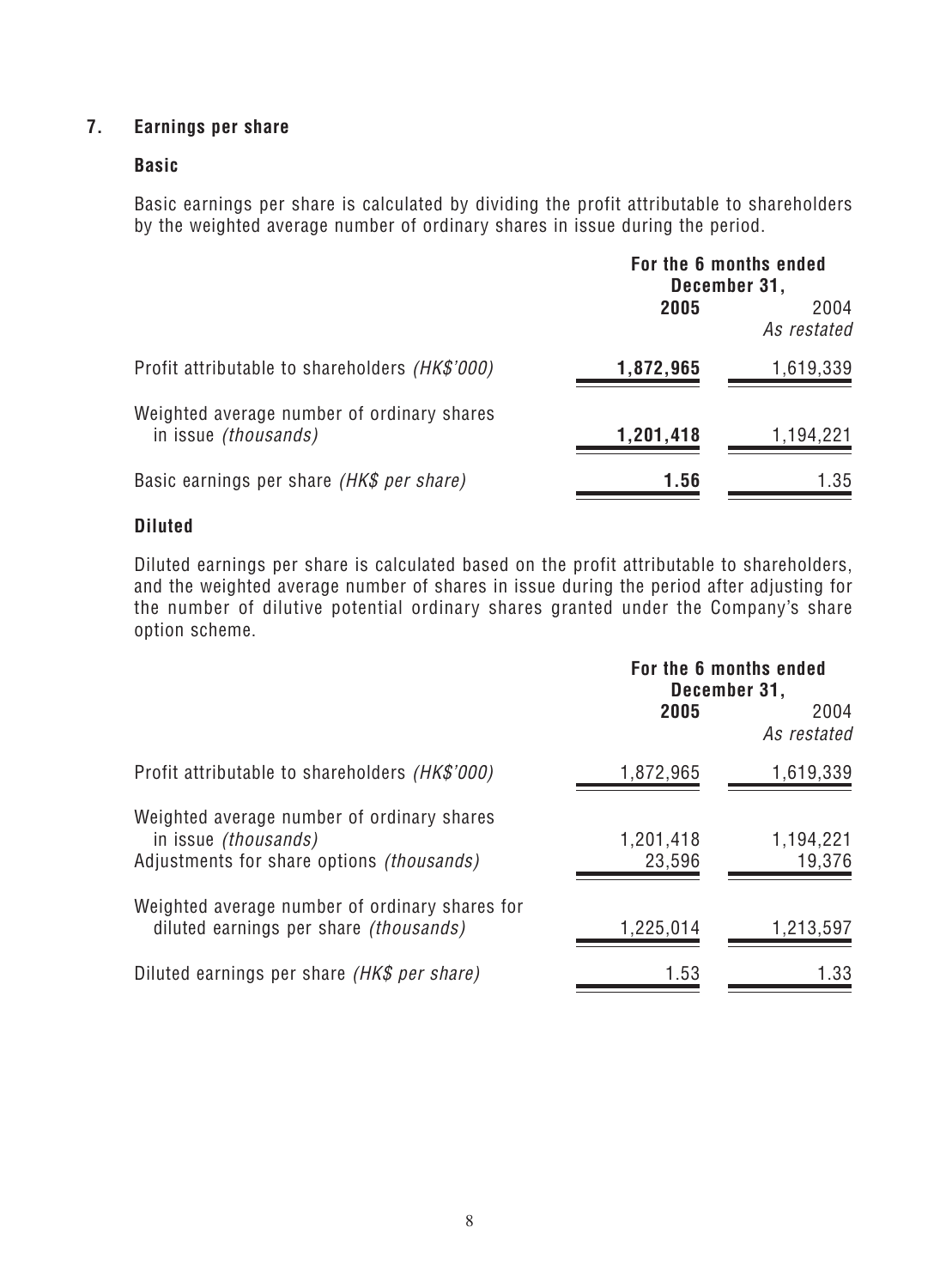#### **8. Property, plant and equipment**

|                                                                                                   | HK\$'000                                                   |
|---------------------------------------------------------------------------------------------------|------------------------------------------------------------|
| At July 1, 2005<br>Exchange translation<br>Additions<br><b>Disposals</b><br>Depreciation (note 3) | 2,052,993<br>(38, 772)<br>520,453<br>(7,009)<br>(252, 684) |
| At December 31, 2005                                                                              | 2,274,981                                                  |

*During the period ended December 31, 2005, the Group incurred approximately HK\$432.7 million in expansion and renovation of retail shops in various locations and approximately HK\$33.3 million in office improvements and purchase of office equipment.*

#### **9. Debtors, deposits and prepayments**

*Debtors, deposits and prepayments included trade debtors and their aging analysis is as follows:*

|                | <b>December 31, 2005</b><br><b>HK\$'000</b> | June 30, 2005<br>HK\$'000 |
|----------------|---------------------------------------------|---------------------------|
| $0 - 30$ days  | 1,660,025                                   | 1,341,249                 |
| $31 - 60$ days | 72,134                                      | 69,204                    |
| $61 - 90$ days | 59,662                                      | 61,304                    |
| Over 90 days   | 112,125                                     | 57,021                    |
|                | 1,903,946                                   | 1,528,778                 |

*The Group's retail sales to customers are mainly on cash basis. The Group also grants credit to most of its wholesale and franchise customers normally for a period of 30 days.*

#### **10. Creditors and accrued charges**

*Creditors and accrued charges included trade creditors and their aging analysis is as follows:*

|                                 | <b>December 31, 2005</b><br><b>HK\$'000</b> | June 30, 2005<br><b>HK\$'000</b> |
|---------------------------------|---------------------------------------------|----------------------------------|
| $0 - 30$ days<br>$31 - 60$ days | 728,347<br>21,662                           | 863,871<br>25,265                |
| $61 - 90$ days                  | 11,534                                      | 18,107                           |
| Over 90 days                    | 43,802                                      | 10,941                           |
|                                 | 805,345                                     | 918,184                          |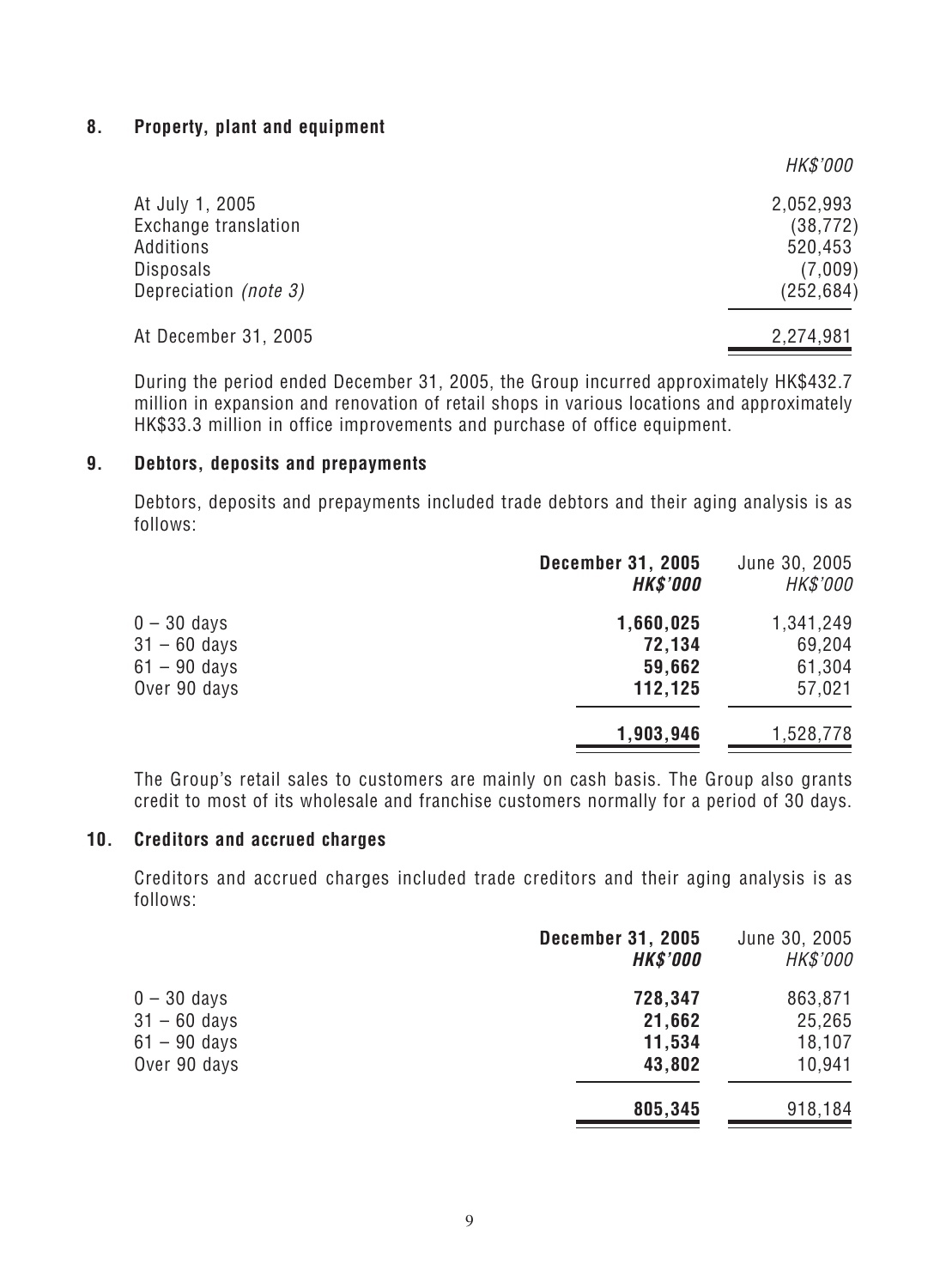|                                                                                     | <b>December 31, 2005</b><br><b>HK\$'000</b>                | June 30, 2005<br>HK\$'000        |
|-------------------------------------------------------------------------------------|------------------------------------------------------------|----------------------------------|
| Authorized<br>2,000,000,000 shares of HK\$0.10 each                                 | 200,000                                                    | 200,000                          |
|                                                                                     | <b>Number of shares</b><br>of HK\$0.10 each<br><b>'000</b> | Nominal value<br><b>HK\$'000</b> |
| Issued and fully paid<br>At July 1, 2005<br>Exercise of share options <i>(note)</i> | 1,199,425<br>10,672                                        | 119,943<br>1,067                 |
| At December 31, 2005                                                                | 1,210,097                                                  | 121,010                          |

*note: During the period, 10,672,000 ordinary shares of HK\$0.10 were issued at a premium in the range of HK\$14.60 to HK\$42.58 each in relation to the share options exercised by Directors and employees under the share option scheme.*

# **INTERIM DIVIDEND**

*The Board of Directors has declared an interim dividend for the six months ended December 31, 2005 of HK\$0.50 per share (FY2004/2005: HK\$0.45). The dividend will be payable on or about Friday, April 7, 2006 to the shareholders whose names appear on the Registers of Members of the Company at close of business on Friday, March 31, 2006 ("Shareholders"). The relevant dividend warrants will be despatched to Shareholders on or about Thursday, April 6, 2006.*

# **FINANCIAL REVIEW**

*The Group continued to deliver double-digit percentage turnover and earnings growth for the six months ended December 31, 2005. This result was driven by diversified growth across key geographical regions, product segments, and distribution channels.*

*Our financial achievement is attributable to our continual effort to provide excellent customer service through offering high quality of products at affordable price. Notwithstanding weakness of the Euro and an adverse operating environment in the first half of the financial year, we demonstrated that the ESPRIT brand offers high potential for continuous growth.*

# **Turnover**

*During the six months ended December 31, 2005, the Group's turnover grew 18% in local currency terms. Due to an approximately 5% decline of the average daily Euro versus Hong Kong dollars exchange rate ("Euro/HKD translation rate") as compared to the same period last year, the Group's turnover translated into 13.1% growth in Hong Kong dollar terms of HK\$11,825.6 million.*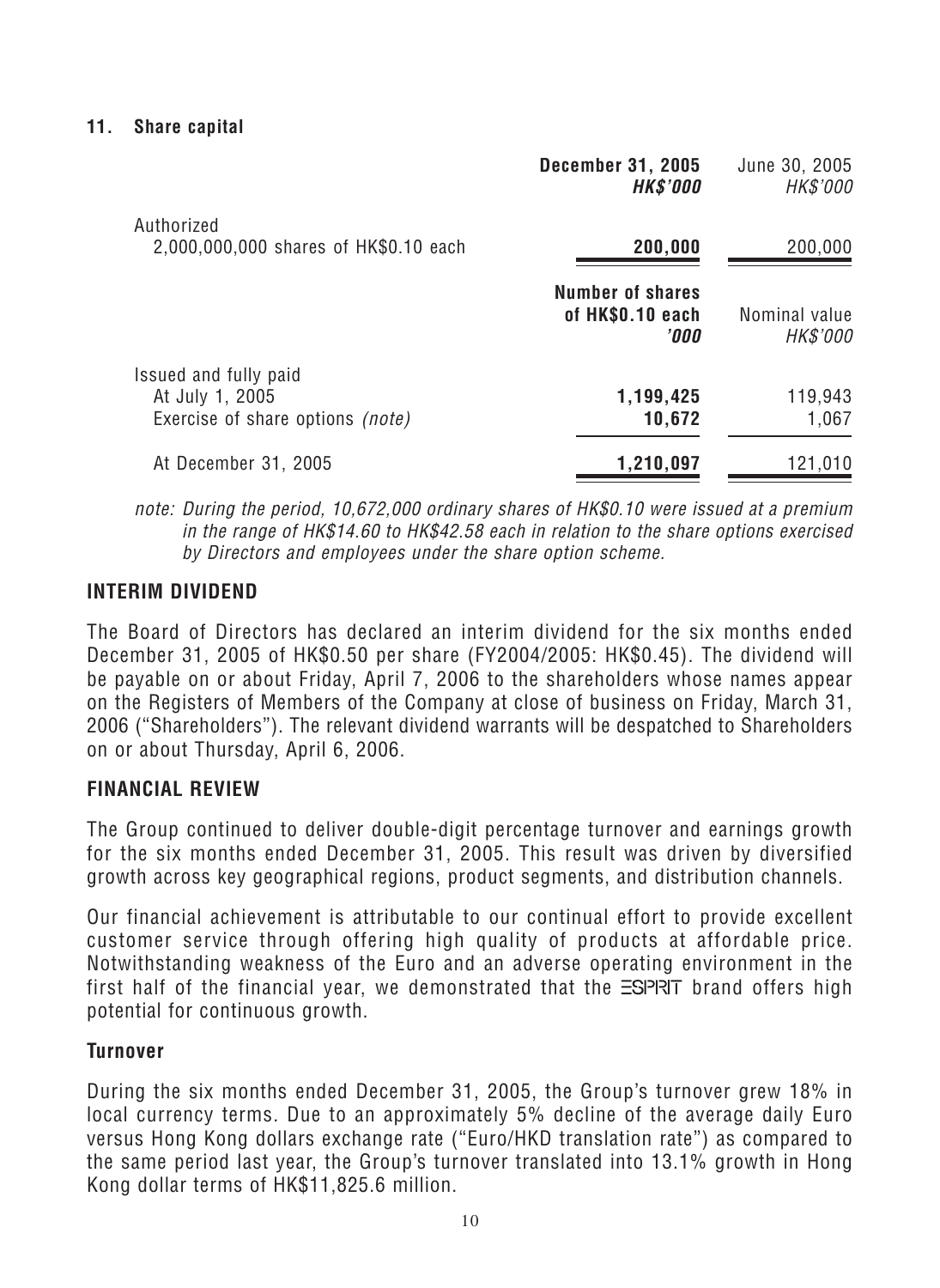# **Operating Profit (EBIT)**

*The Group's EBIT increased 13.6% to HK\$2,408.6 million, representing 20.4% of Group turnover. Profitability improvement due to economies of scale and stringent cost control was partially offset by the new share option expenses following the first year adoption of IFRS 2. Operating expenses, including the share option expense of HK\$70.4 million, decreased by 2.3% points to 31.8% of the Group's turnover or HK\$3,762.0 million, compared to 34.1% in the same period last year.*

## **Profit before Tax**

*Net interest income was HK\$16.4 million, representing an increase of 36.0% over the same period of last year. Share of results of associates rose 7.3% to HK\$40.7 million, as compared to HK\$37.9 million in the same period last year, mainly driven by turnover growth of our China Joint Venture. Group earnings before tax were HK\$2,465.7 million, an increase of 13.6% over last year.*

#### **Effective Tax Rate**

*The Group's effective tax rate for the six months ended December 31, 2005 decreased by 1.4% points to 24.0%. Total tax charge increased by 7.7% to HK\$592.8 million.*

#### **Net Profit**

*Higher turnover at stable profit margin drove net earnings up by 15.7% to HK\$1,872.9 million. Net profit margin increased to 15.8% as compared to 15.5% in the same period last year.*

#### **Seasonality of Business**

*The Group's business is affected by seasonality trends. These trends are primarily attributable to seasonal shipments to customers in wholesale and key holiday sales periods, as well as to the retail pricing of seasonal products. Since sales and operating income may fluctuate in any reporting period, half year financials may not be extrapolated to provide a reliable forecast.*

#### **Liquidity and Financial Resources**

*The Group continued to enjoy stable net cash inflow from operating activities for the period of HK\$1,895.8 million as compared to HK\$1,854.8 million in the comparable period last year.*

*The Group invested HK\$520.5 million during the six months ended December 31, 2005 in capital expenditure and HK\$432.7 million was spent in the opening of new stores and refurbishment of old stores, as compared to HK\$361.9 million in the same period last year.*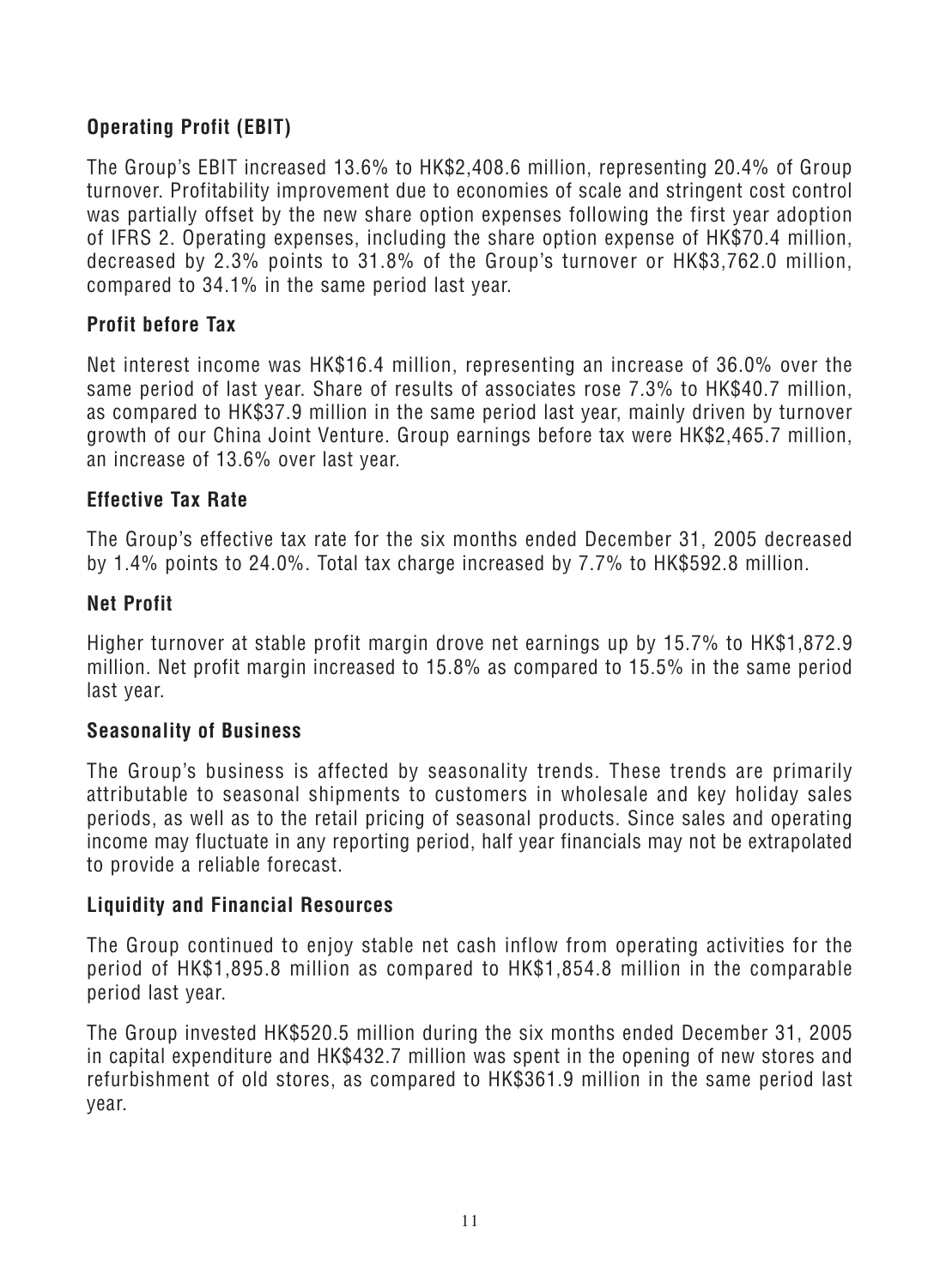*Notwithstanding that HK\$1,813.4 million was distributed to shareholders as dividend payment in December 2005, the Group ended the period with HK\$1,547.1 million of net cash (cash and cash equivalents).*

*As at December 31, 2005, the Group had no long-term bank borrowings and did not pledge any assets as security for overdraft and/or short-term revolving facility. Our debt to equity ratio, expressed as a percentage of interest bearing external borrowings over shareholders' funds of HK\$7,246.3 million, was 0%. The current ratio (current assets divided by current liabilities) decreased slightly to 1.8 from 2.0 for the same period of last year.*

# **Foreign Exchange Risk Management**

*To minimize our foreign exchange exposure on sourcing costs for merchandise produced for Europe in Asia, suppliers in Asia were asked to quote and settle in Euros. In addition, the Group entered into foreign exchange forward contracts with major and reputable financial institutions to hedge foreign exchange risk. The notional amount of outstanding forward contracts amounted to HK\$688.1 million as at December 31, 2005, representing a decrease of HK\$12.0 million over the balance as at June 30, 2005.*

# **Geographic Regions**

*Europe, representing 84.5% of the Group's total turnover, grew by 12.4% to HK\$9,997.5 million. Germany continued to be Esprit's largest market, accounting for 47.7% of the Group's total turnover and reported a 10.5% turnover growth. Europe ex-Germany, representing 36.8% of Group's turnover, grew by 15.5%. Three European markets recorded substantial turnover growth. France grew by 28.7% to HK\$840.7 million, Switzerland increased by 22.3% to HK\$353.1 million, and Scandinavia rose by 16.8% to HK\$514.2 million. While Benelux did not perform to our expectations during the six months ended December 31, 2005, we consider this to be a temporary setback caused primarily by poor local product offerings. On the other hand, our newer European markets have shown encouraging turnover growth. For example, Italy achieved 58.6% growth and is already profitable while the U.K. market, despite having a slight operating loss, recorded a 36.4% growth.*

*Although contributions from other regions remain relatively less significant compared with those from Europe, they present attractive growth opportunities for Esprit over the long term. Overall sales in Asia grew by 19.5% to HK\$1,133.7 million, representing* 9.6% of the Group's turnover, with **ESPRIT** brand's sales in Hong Kong and Taiwan both *increasing by approximately 9%. All Asian markets were profitable except Taiwan which recorded a slight operating loss. Our focus on a better assortment of products should enable us to continue to rebuild customers' loyalty in Asia.*

*North America accounted for 2.9% of the Group's turnover, grew by 44.3%. The turnover growth was the result of the Group's commitment to continue to invest in this region through retail and wholesale expansion. Although both markets have not achieved breakeven, Canada recorded a turnover growth of 29.6% while the U.S. market achieved a turnover growth of 82.7%.*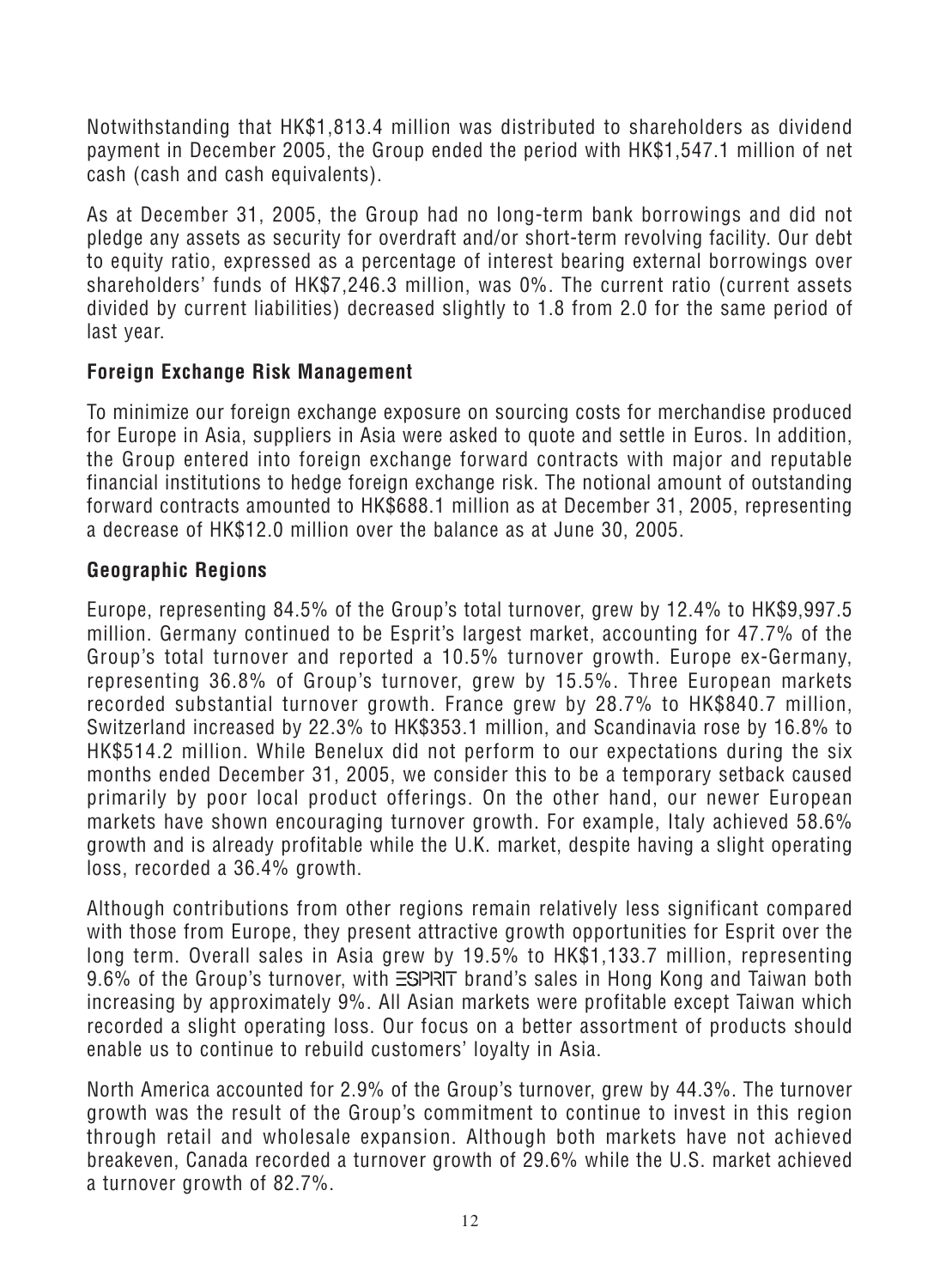*While Europe, Asia and North America have shown satisfactory growth rate, Australasia was the only region that recorded a negative turnover growth of 5.1% year-on-year, with a total turnover of HK\$357.9 million. We are in the process of realigning our product offering and management's focus in Australasia in order to bring its performance back on track.*

|                | <b>6 months ended December 31</b><br>2005 | 2004  | yoy Growth |
|----------------|-------------------------------------------|-------|------------|
| Europe         | 84.5%                                     | 85.1% | 12.4%      |
| Germany        | 47.7%                                     | 49.0% | 10.5%      |
| <b>Benelux</b> | 15.0%                                     | 16.5% | 3.2%       |
| France         | 7.1%                                      | 6.2%  | 28.7%      |
| Scandinavia    | 4.3%                                      | 4.2%  | 16.8%      |
| <b>Others</b>  | 10.4%                                     | 9.2%  | 28.0%      |
| Asia           | 9.6%                                      | 9.1%  | 19.5%      |
| Australasia    | 3.0%                                      | 3.6%  | $-5.1%$    |
| North America  | 2.9%                                      | 2.2%  | 44.3%      |

# **Group Turnover Breakdown by Geographic Region (about 5% drop in Euro/HKD translation rate included)**

#### **Products**

*Our diversified product offering under 12 product divisions with most running at 12 collections a year has enabled us to cater to distinct target groups and to better serve the ever-changing taste of our customers.*

*Women's wear, which continued to dominate the Group's total turnover, accounted for 62.4% of the Group's turnover and grew by 12.0%. edc Women saw the fastest growth among all product lines. It reported 29.3% year-on-year growth, contributing HK\$1,823.5 million or 15.4% of total sales. Women's Casual and Women's Collection achieved a lower than expected growth rate, 7.2% and 4.8% respectively, mainly due to product offering issues which are being rectified. Women's Sports, representing 2.9% of the Group's turnover, increased by 15.5%.*

*Among other product divisions, Kids & edc Youth saw the fastest growth. Like edc Women, Kids & edc Youth also reported 29.3% growth, contributing HK\$843.5 million or 7.1% of total sales. Men's wear, contributing 14.8% of the Group's total sales, registered 11.6% growth to HK\$1,745.4 million.*

*Growth in the shoes and accessories divisions, each representing 4.4% and 5.1% of total turnover, continued to be robust and recorded 11.3% and 16.0% growth respectively. The Group sees huge growth potentials in these divisions and is placing more emphasis to distinguish the brand through the offering of Esprit accessories.*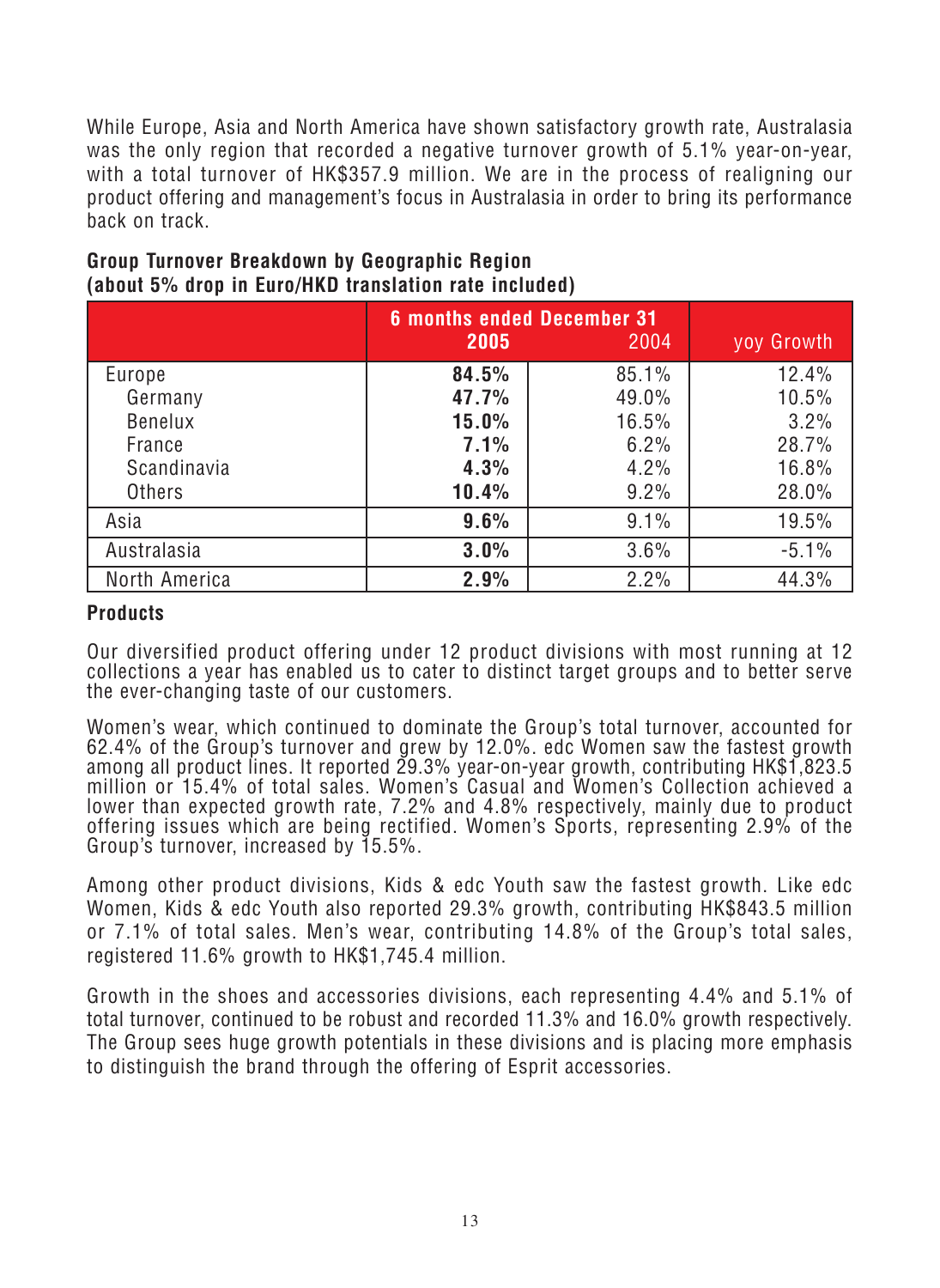# **Group Turnover Breakdown by Key Products (about 5% drop in Euro/HKD translation rate included)**

| <b>Key Product Division</b> | % Group Turnover | yoy Growth |
|-----------------------------|------------------|------------|
| Women's Wear                | 62.4%            | 12.0%      |
| Casual                      | 37.1%            | 7.2%       |
| edc                         | 15.4%            | 29.3%      |
| Collection                  | 7.0%             | 4.8%       |
| Sports                      | 2.9%             | 15.5%      |
| Men's Wear                  | 14.8%            | 11.6%      |
| Kids & edc Youth            | 7.1%             | 29.3%      |
| <b>Shoes</b>                | 4.4%             | 11.3%      |
| Others <sup>*</sup>         | 11.3%            | 13.3%      |

*\* Others include accessories, bodywear, Red Earth, and others*

# **Wholesale**

*Wholesale turnover underpinned 58.2% of Esprit's total turnover. The Group's wholesale turnover increased by 15.9% to HK\$6,880.4 million during the six months ended December 31, 2005.*

*This increase was primarily driven by growth in the European region, where sales rose 14.9% to HK\$6,401.4 million and accounted for 93.0% of the Group's wholesale turnover. While our core wholesale market Germany, accounting for 47.2% of the Group's wholesale turnover, continued to deliver 12.4% turnover growth, the rest of Europe achieved 17.7% turnover growth and contributed to 45.9% of the Group's wholesale turnover. Countries that marked the highest year-on-year wholesale turnover growth in the Europe region were France, Switzerland and Scandinavia. Each grew 27.5%, 19.0% and 18.7%, accounting for 10.3%, 2.2%, and 7.2% of the Group's wholesale turnover respectively.*

*Our continuing efforts to develop the newer European markets including Italy, U.K. and Spain have demonstrated encouraging results. Number of point-of-sales in Italy, U.K. and Spain reached 234, 130 and 99 respectively with Spain commencing operations in the second half of last financial year. Italy's turnover grew by 58.6% while U.K. achieved 30.4% year-on-year turnover growth.*

*Wholesale operations in Asia continued to see rapid development and recorded 32.4% turnover growth to HK\$389.3 million. Strong growth was seen particularly in China after the wholesale partner agreed to speed up local expansion. Wholesale to China grew by 40% in the reporting period. In India, the wholesale partnership is progressing smoothly. Four franchised stores have been opened in India in the first half and more openings are planned for the second half. Our wholesale development has also expanded into Korea where we have recently entered into a new distribution partnership.*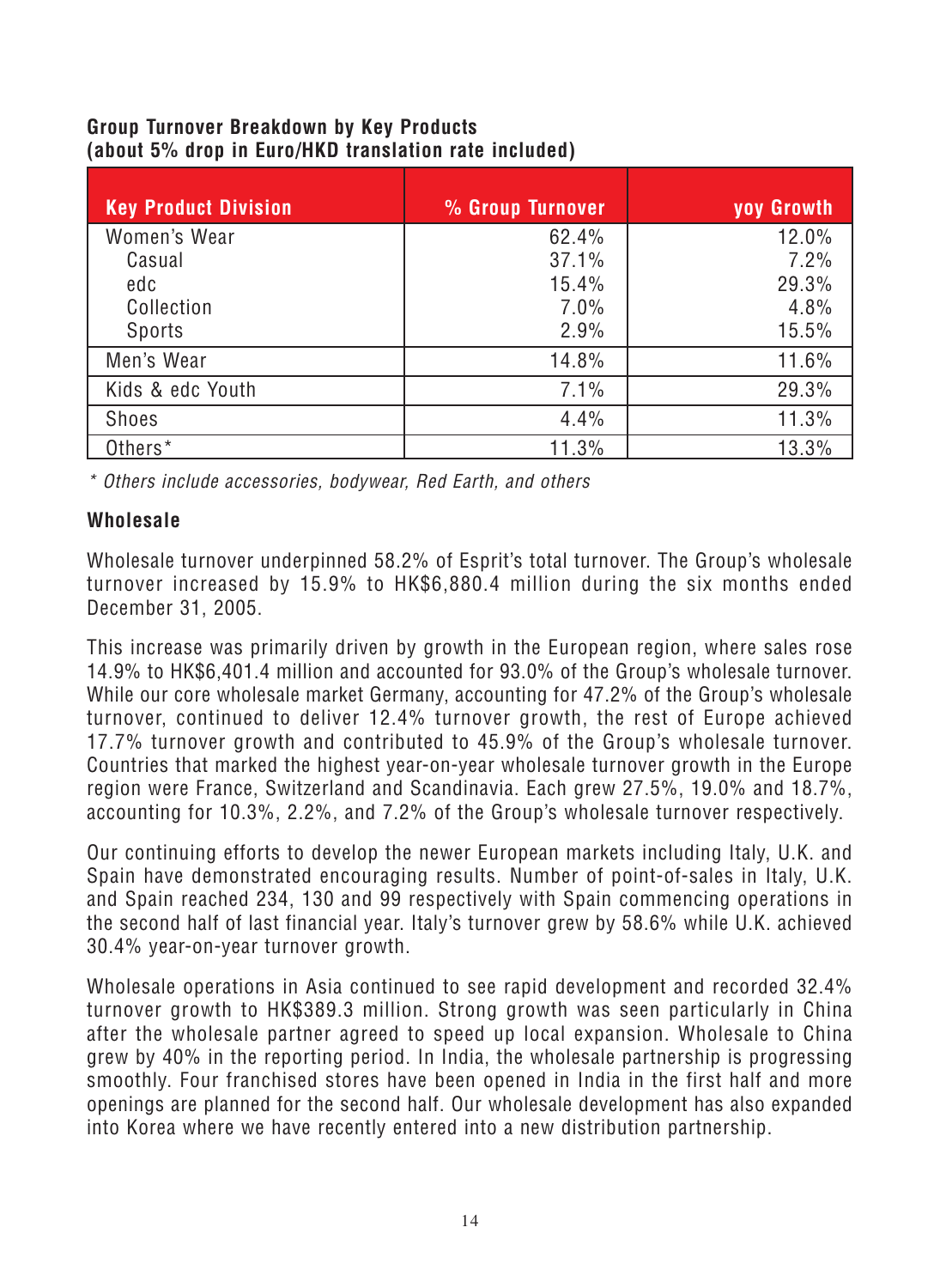*As of December 31, 2005, the Group had over 10,000 wholesale point-of-sales. Contributing to the turnover growth was the addition of 925 new wholesale point-ofsales since the beginning of the financial year, comprising an increase in the number of partnership stores, shop-in-stores and identity corners by 92, 336 and 497 respectively.*

# **Group Wholesale Turnover Breakdown**

| <b>Wholesale Country</b> | % Group<br><b>Wholesale Turnover</b> | yoy Growth |
|--------------------------|--------------------------------------|------------|
| Germany                  | 47.2%                                | 12.4%      |
| <b>Benelux</b>           | 17.8%                                | 6.5%       |
| France                   | 10.3%                                | 27.5%      |
| Scandinavia              | 7.2%                                 | 18.7%      |
| <b>Rest of World</b>     | 17.5%                                | 28.3%      |

# **Retail**

*We continued to expand our retail business through choosing the right store locations and through better visual merchandising presentations that reflected our brand positioning. In addition, we continued to make significant improvements in service levels in terms of customer service, replenishments, and sell-through.*

*Retail turnover increased 9.8% to HK\$4,848.8 million, partly driven by approximately 5% growth in comparable-store-sales. The growth was largely attributable to the success of our well-defined product lines which were complementary to the growth of our retail business.*

*Our biggest retail region, Europe, registered 8.7% increase in turnover and contributed 73.9% to the Group's retail turnover. This was the combined result of a 5.9% increase in comparable-store-sales and a more than 16,000 m2 net addition in retail space.*

*Asian retail sales grew by 12.0% to HK\$681.7 million, helped by a 10.4% increase in comparable-store-sales. North America and Australasia, which together accounted for 12.1% of total retail turnover, recorded a 17.4% turnover increase to HK\$585.5 million. Australasia recorded a 10.7% decrease in comparable-store-sales while North America (Canada only) comparable-store-sales grew by 8.5%.*

*Our e\*shop has performed well during the six months ended December 31, 2005. We believe that this channel offers a great alternative that enables us to connect to our customers. We have extended our e-commerce business to Netherlands, France, and Belgium, bringing us closer to our existing and potential customers.*

*The Group opened 70 directly-managed retail stores and closed 31 bringing the total number of directly-managed stores worldwide to 670 since July 2005. Sales area increased by 13% to over 210,000 m2 .*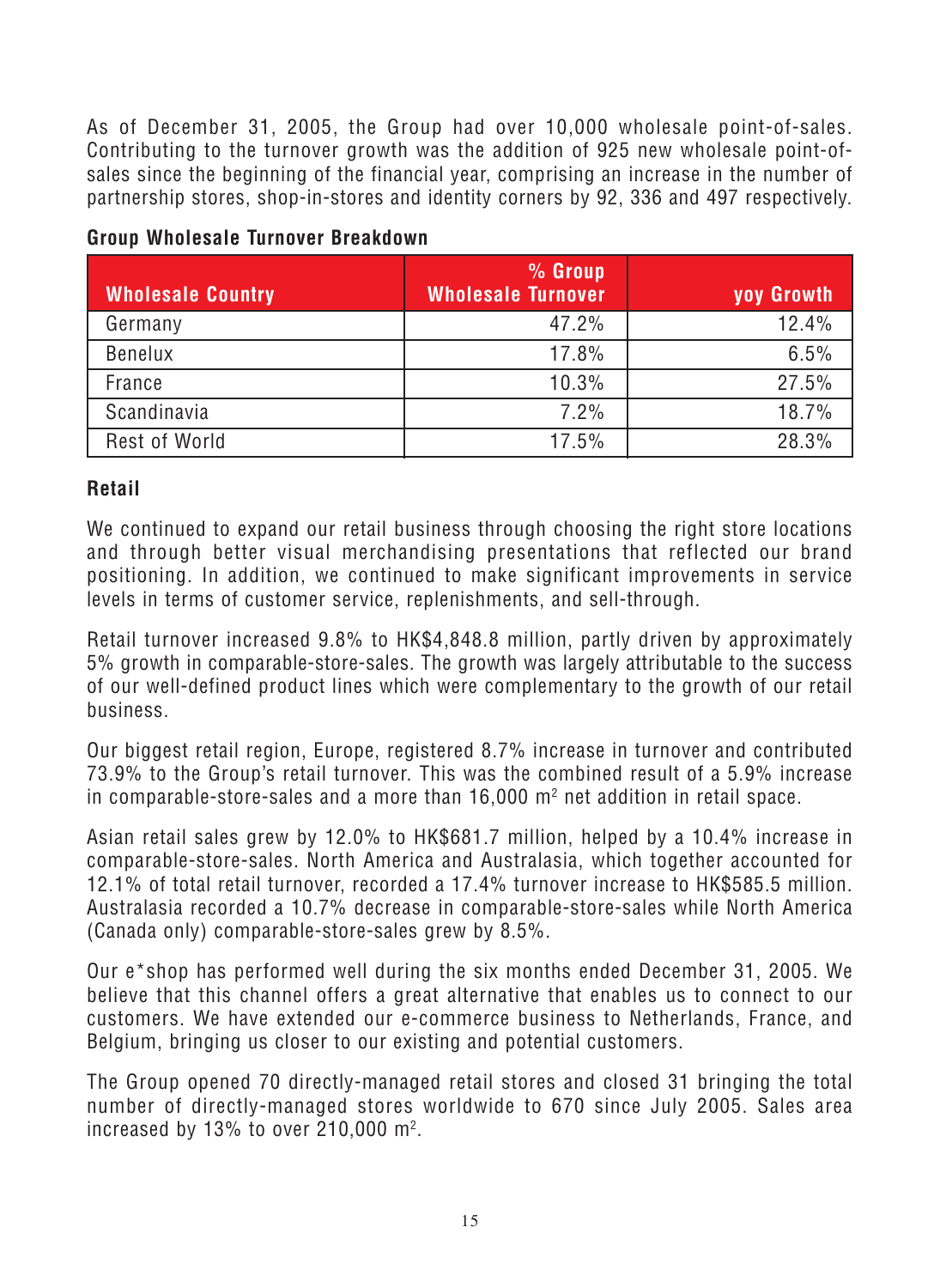# **Group Retail Turnover Breakdown**

| <b>Retail Country</b> | % Group<br><b>Retail Turnover</b> | yoy Growth |
|-----------------------|-----------------------------------|------------|
| Germany               | 49.2%                             | 8.1%       |
| <b>Benelux</b>        | 11.3%                             | $-3.5%$    |
| Hong Kong             | 6.8%                              | 3.8%       |
| France                | 2.6%                              | 33.5%      |
| Rest of World         | 30.1%                             | 20.0%      |

# **Licensing**

Licensed products sold under the **ESPRIT** brand name continue to enhance the brand's *penetration in various markets and contributed a third party's royalty income of HK\$58.1 million, representing an increase of 2.8% over the same period last year.*

*Licensing income generated by markets outside the U.S. grew by 27.5%. This growth is the result of our strategy of focusing on strong product categories and key licensees to maximize synergies. This increase was partly offset by a 36.5% decline in licensing income from third party licensees in the U.S. market.*

*While our core licensed product categories of timewear and eyewear continue to develop rapidly, the newer categories such as bed & bath, towels, cosmetics & fragrance, and umbrellas are gathering momentum and each of these categories of products have achieved strong double-digit growth. We have added new licensing contracts including furniture & carpets and soft toys for Europe during the six months ended December 31, 2005. As at December 31, 2005, our product licensees collectively offer 26 categories of licensed products to consumers worldwide.*

# **OUTLOOK**

*Looking ahead into the second half of this financial year, we expect the current growth to continue. We will strive to improve Women's Casual and Women's Collection offerings to rejuvenate a stronger growth.*

*Wholesale orders booked to June 2006 showed an approximately 18% year-on-year increase in local currency. We will continue to expand our wholesale reach through opening over 500 shop-in-stores, partnership stores, and identity corners in core markets in the second half of the financial year. Partnership stores and controlled space development will remain our priority in wholesale development. Our ongoing efforts to enhance brand positioning are unremitting. These involve careful selection of our wholesale customers in order to increase quality of distribution, as well as tightened control over visual quality within department stores. In addition, Spain, Italy, Middle East and India have emerged as attractive growth market for Esprit.*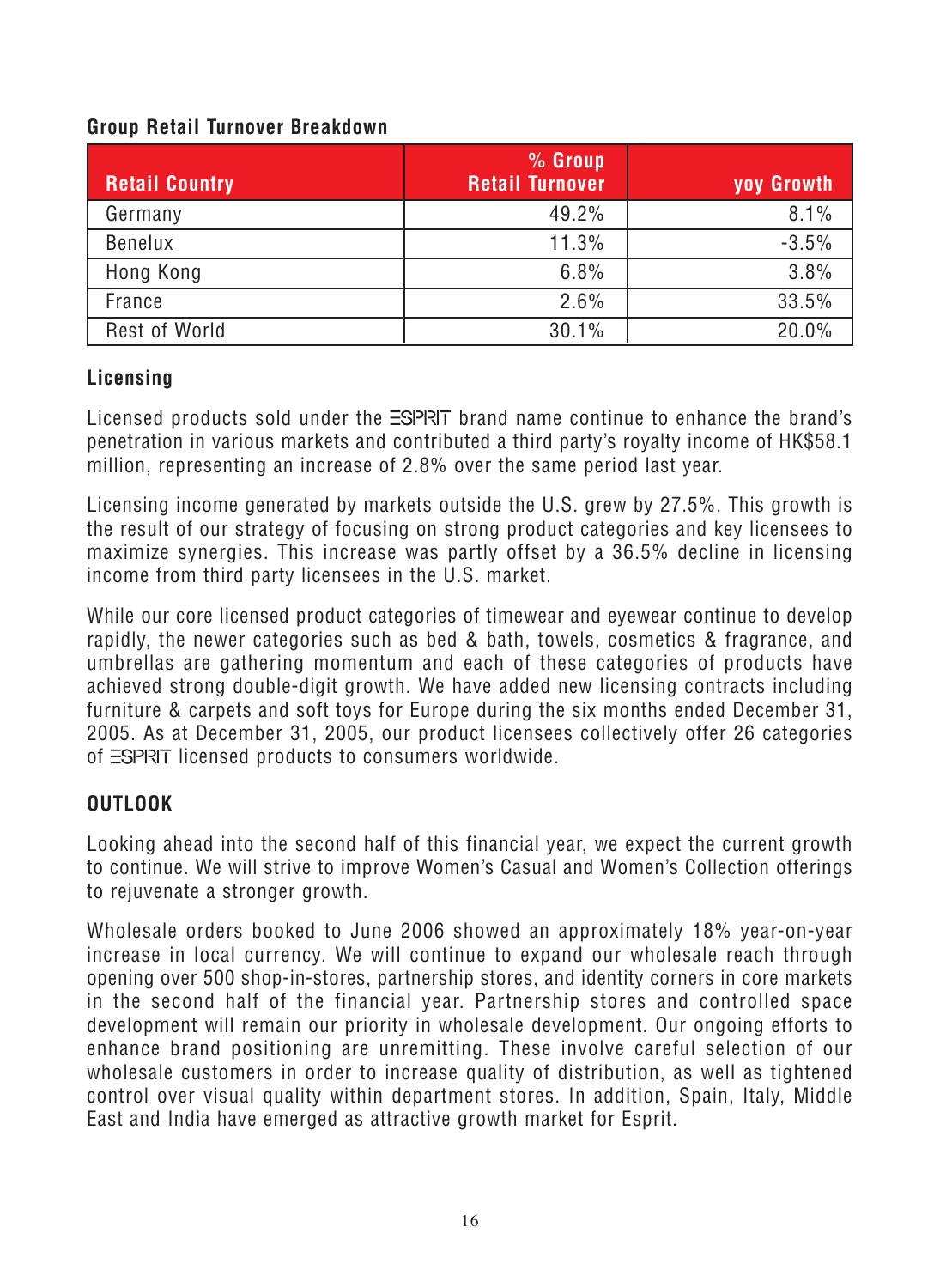*On the retail front, we will continue to expand our retail network by adding new stores primarily in Europe. Around 40 stores are scheduled to be opened in the second half of the financial year, representing an increase of selling space by over 12,000 m2 . Our focus on an enhanced local assortment of products that encompasses quality and newness should enable us to drive traffic and conversion in our stores worldwide. In North America, with a focus on women's Casual and edc offerings, we are awaiting market validation on product acceptance and are optimistic that the ESPRIT brand will gradually rebuild its brand relevance in that market.*

*In preparation for future growth, the Group has implemented certain organizational* changes. Mr. Thomas Grote has been appointed President of the **ESPRIT** brand; while *Mr. Jerome Griffith has been appointed President of Esprit North America. Australasia has been integrated into a newly created Asia Pacific region to strengthen our merchandise management and Headquarter support.*

*The Group aims to continue to improve the overall performance through focusing on profitability as well as market share expansion. We are further enhancing our global brand identity and offering absolute commitment to quality standards worldwide.*

# **HUMAN RESOURCES**

*As at December 31, 2005, the Group employed over 8,500 staff (2004: 7,500), after converting to full-time positions terms, around the globe. Competitive remuneration packages that take into account business performance, market practices and competitive market conditions are offered to employees in compensation for their contribution. In addition, share options and discretionary bonuses are also granted based on the Group's and individual's performances. All employees around the world are connected through the Group's quarterly newsletters and global intranet.*

# **CLOSURE OF REGISTERS OF MEMBERS**

*The Registers of Members of the Company will be closed from Tuesday, March 28, 2006 to Friday, March 31, 2006, both days inclusive, during which period no transfer of shares will be effected.*

*In order to qualify for the interim dividend mentioned above, all transfers accompanied by the relevant share certificates must be lodged with the Company's branch share registrar in Hong Kong, Secretaries Limited, at 26/F., Tesbury Centre, 28 Queen's Road East, Wanchai, Hong Kong not later than 4:00 p.m. on Monday, March 27, 2006.*

# **PURCHASE, SALE OR REDEMPTION OF THE COMPANY'S SHARES**

*Neither the Company nor any of its subsidiaries have purchased, sold or redeemed any of the Company's shares during the period under review.*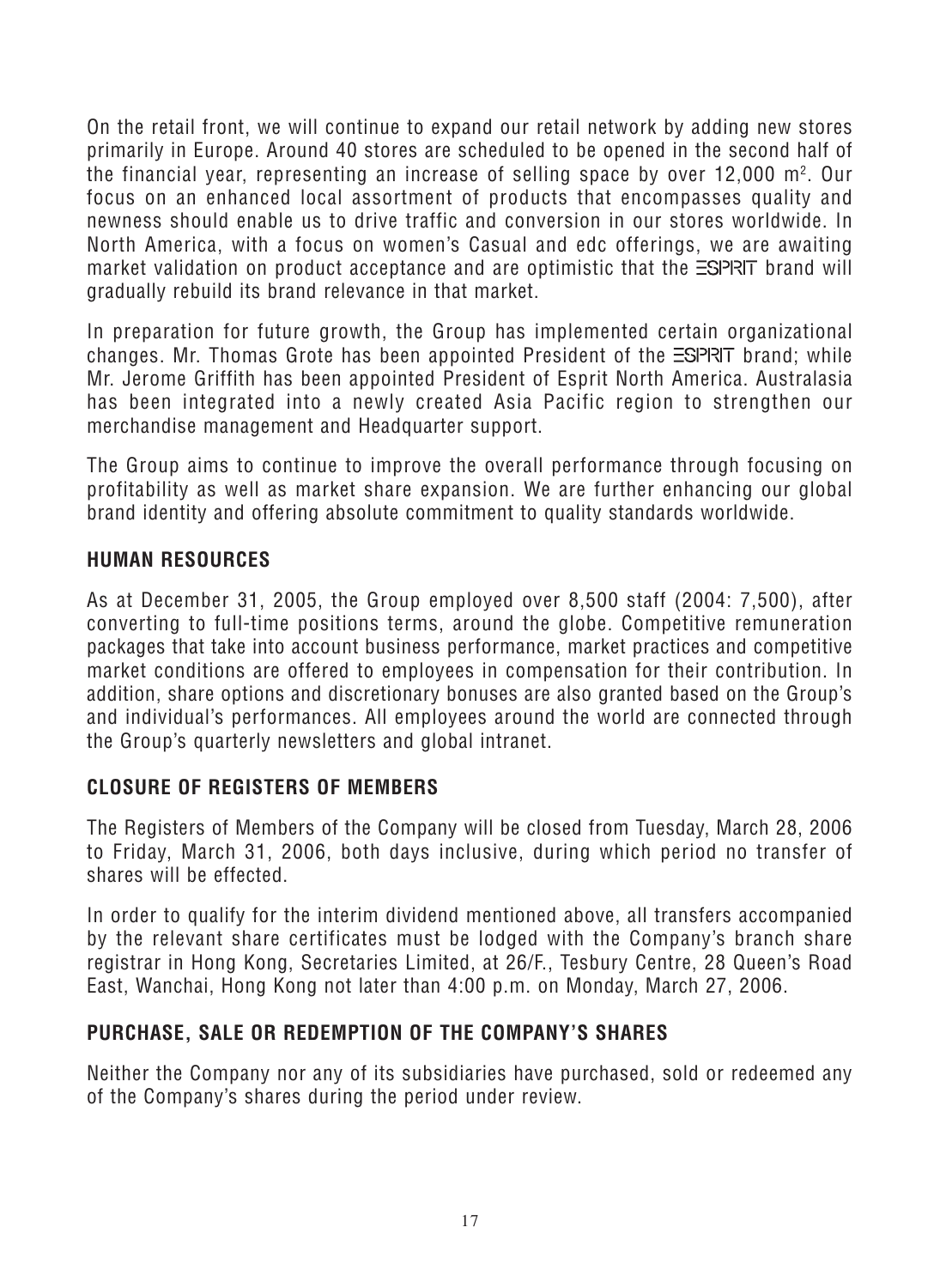# **AUDIT COMMITTEE**

*The Audit Committee comprises four non-executive Directors, three of whom are independent. The Audit Committee has reviewed the accounting principles and practices adopted by the Group and has also discussed auditing, internal controls and financial reporting matters including the review of the unaudited interim results for the six months ended December 31, 2005 with the management.*

*In addition, the Group's external auditors, PricewaterhouseCoopers, performed an independent review of the interim financial statements for the six months ended December 31, 2005 in accordance with International Standard on Review Engagements 2400. On the basis of their review which does not constitute an audit, PricewaterhouseCoopers confirmed in writing that nothing has come to their attention that causes them to believe that the interim financial statements have not been properly prepared, in all material respect, in accordance with IAS34 "Interim Financial Reporting".*

# **CORPORATE GOVERNANCE**

*The Company has complied with the Code on Corporate Governance Practices (the "Code") as set out in Appendix 14 of the Listing Rules throughout the six months ended December 31, 2005, only with deviation from code provision A.4.1 of the Code in respect of specific term of appointment of non-executive directors.*

*Under the code provision A.4.1 of the Code, non-executive directors should be appointed for a specific term, subject to re-election. However, non-executive Directors of the Company do not have a specific term of appointment.*

*To comply with the code provision A.4.1 of the Code, relevant amendment was made to Bye-law 87 of the Company's Bye-laws with the approval of shareholders to the effect that all Directors including Non-executive Directors of the Company are subject to retirement by rotation in the annual general meeting of the Company and each Director is effectively appointed under an average term of 3 years.*

# **MODEL CODE FOR SECURITIES TRANSACTIONS BY DIRECTORS**

*The Company has adopted a code of conduct regarding Directors' securities transactions on terms no less exacting than the required standard set out in the Model Code for Securities Transactions by Directors of Listed Issuers as contained in Appendix 10 ("Model Code") to the Listing Rules.*

*The Company has made specific enquiry with all Directors and all of them confirmed that they have complied with the required standard set out in the Model Code for the six months ended December 31, 2005.*